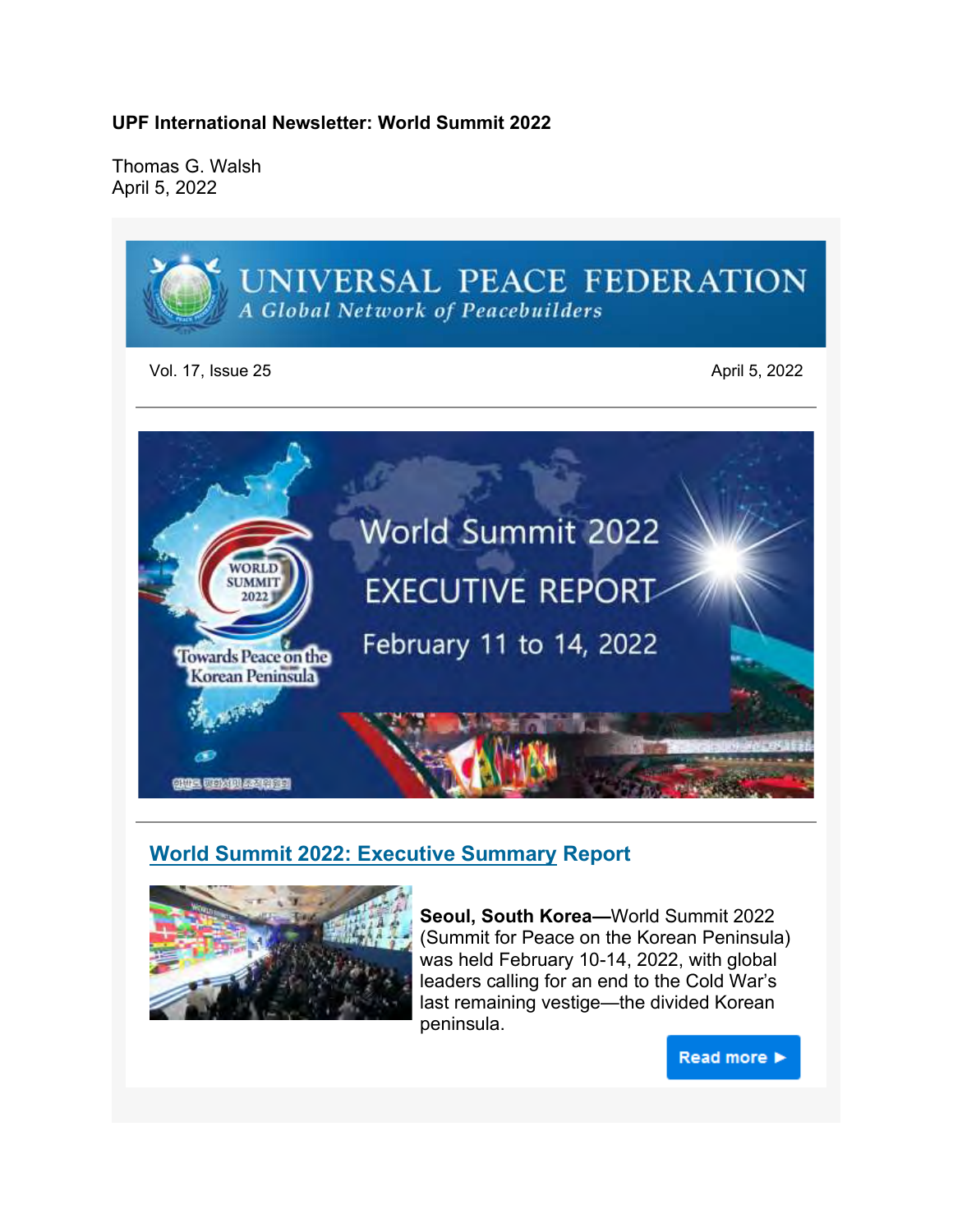## **World Summit 2022: Opening Plenary, Sessions I, II, III**



**Seoul, South Korea—**World Summit 2022 reports on the Opening Plenary and first three sessions. Speakers addressed several hundred people attending in person and a global virtual audience.

Read more ▶

## **World Summit 2022: Sessions IV, V, VI, VII & VIII**



**Seoul, South Korea—**World Summit 2022 reports on the last five sessions. Many of the day's speakers talked about the importance of religious freedom and prayer as essential for resolving the division on the Korean Peninsula.

**Read more ▶** 

## **5th Sunhak Peace Prize Award Ceremony**



**South Korea—**The 5th Sunhak Peace Prize award ceremony, held on February 12, 2022, focused on the "response to the global pandemic."

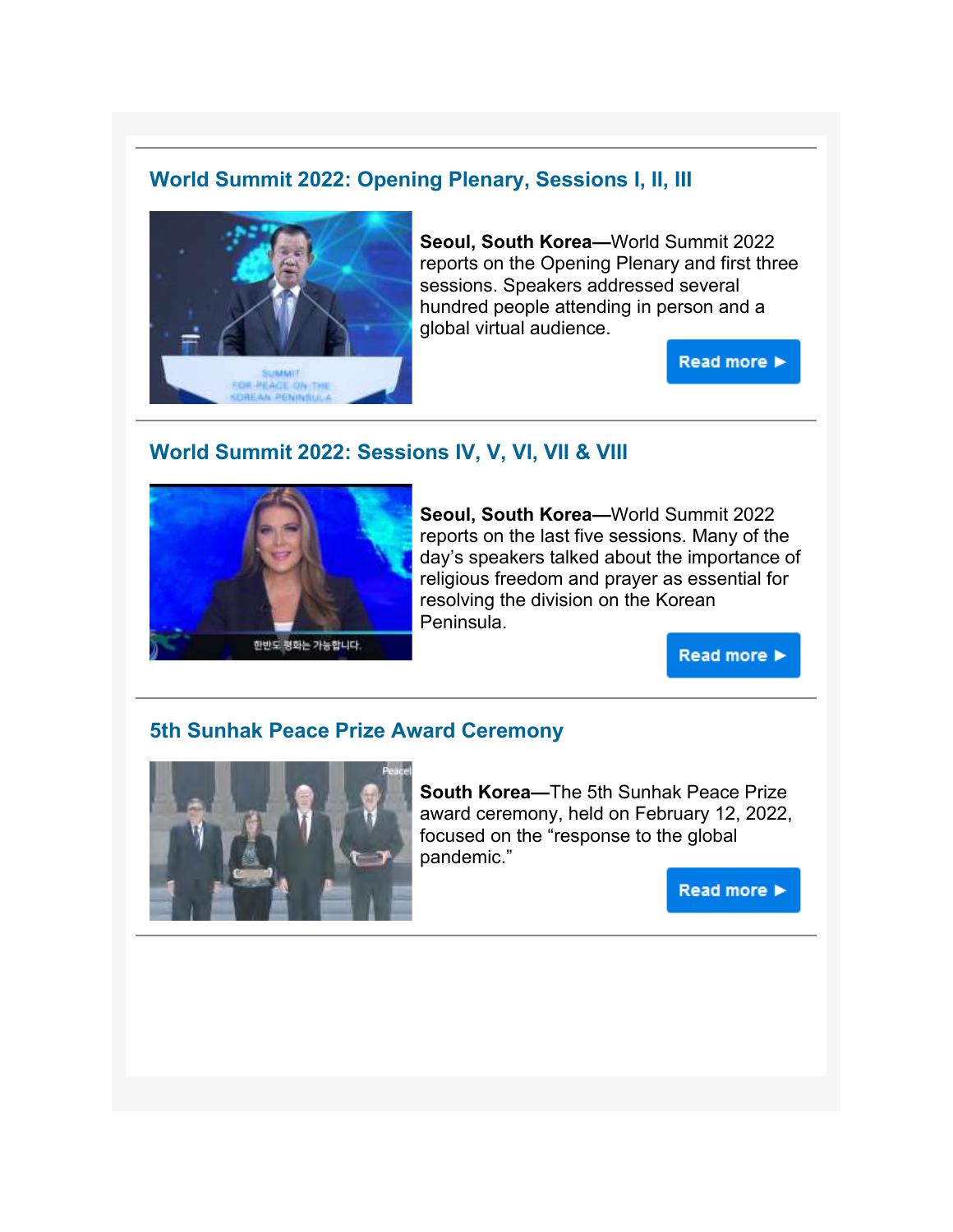# **Summit for Peace Assembly & One Million Rally**



**South Korea—**Thirty-two current and former heads of state and government, first ladies and senior government officials addressed the Summit for Peace Assembly & One Million Rally.

Read more >

# **World Summit 2022: Seoul Resolution**



**Seoul, South Korea—**The Seoul Resolution of the World Summit 2022.

Read more >

# **Upcoming Events**

APR 5: Ramadan

APR 5: The Washington Times Foundation: How the

Russian Invasion of Ukraine is Reshaping the World

**Order** 

APR 6: UPF and UTS: The Significance of Religious Freedom for Peace and Human Development

APR 6: UPF-Europe & Middle East: Session 1-Post-Election South Korea

APR 6: UPF-Europe & Middle East: Session 2-How can the UN be Re-

empowered to Fulfill its Mission and Prevent Future Threats to World Peace?

APR 7: UPF-Europe & Middle East: Session 3-Toward an Interconnected

**World**